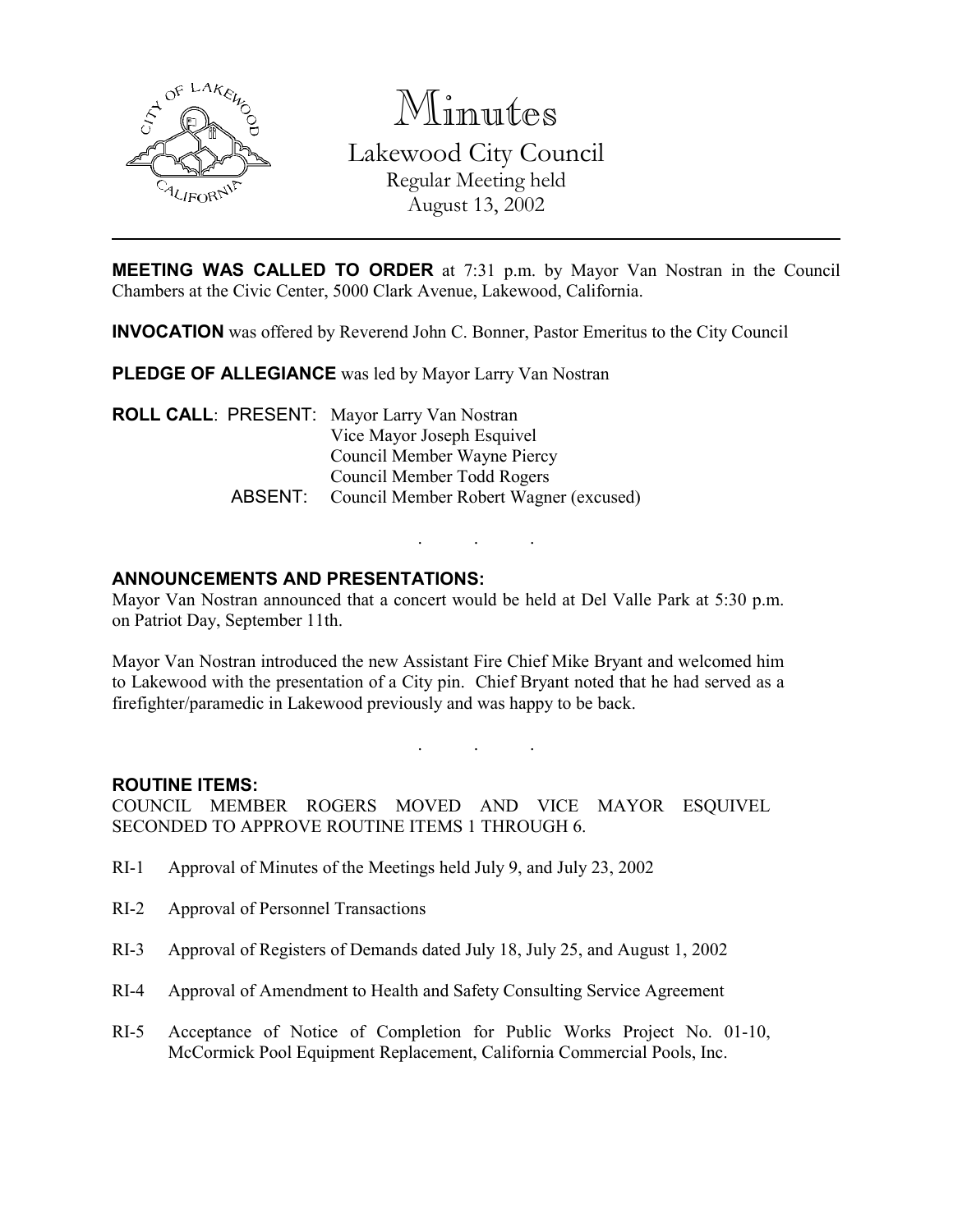City Council Minutes August 13, 2002 Page 2

#### ROUTINE ITEMS: Continued

RI-6 Approval of Installation of an AT&T Communications Tower at 3310 Candlewood Street

UPON ROLL CALL VOTE, THE MOTION WAS APPROVED:

AYES: COUNCIL MEMBERS: Rogers, Esquivel, Piercy and Van Nostran NAYS: COUNCIL MEMBERS: None ABSENT: COUNCIL MEMBERS: Wagner

# 1.1 • AWARD OF BID FOR PUBLIC WORKS PROJECT NO. 02-5, WEST SAN GABRIEL RIVER OPEN SPACE PROJECT AND APPROVAL OF RELATED PROFESSIONAL SERVICES AND USE AGREEMENTS

 $\mathbf{r}$  .  $\mathbf{r}$  ,  $\mathbf{r}$  ,  $\mathbf{r}$  ,  $\mathbf{r}$  ,  $\mathbf{r}$  ,  $\mathbf{r}$ 

The Director of Public Works, Lisa Rapp, gave a brief oral presentation based on the memorandum in the agenda and stated that five bids had been received for the West San Gabriel River Open Space Project. She reviewed improvements included in the project such as an eight-foot wide walking path, and landscaping with native grasses and shrubs. Staff had reviewed bid documents submitted by the low bidder on the project, Los Angeles Engineering Company, and found them to be in compliance and with favorable references. The low bid was under the engineer's estimate for the project. She stated that since additional State grant funding had been applied for and the City should be advised soon if that grant would be awarded, the City Council may wish to continue the award of the contract until the next regular City Council meeting. She further stated that before the project could proceed there was a need for the City Council to approve use agreements with the Los Angeles County Flood Control District and the City of Los Angeles Department of Water and Power; approve an agreement for construction materials and soils testing with AESCO Technologies, Inc.; and approve an amendment to the agreement with landscape architects, Purkiss-Rose/RSI.

COUNCIL MEMBER PIERCY MOVED AND VICE MAYOR ESQUIVEL SECONDED TO CONTINUE THE AWARD OF BID TO THE CITY COUNCIL MEETING TO BE HELD ON AUGUST 27, 2002, AT 7:30 IN THE CITY COUNCIL CHAMBERS. UPON ROLL CALL VOTE, THE MOTION WAS APPROVED:

|                                 | AYES: COUNCIL MEMBERS: Rogers, Esquivel, Piercy and Van Nostran |
|---------------------------------|-----------------------------------------------------------------|
| NAYS: COUNCIL MEMBERS: None     |                                                                 |
| ABSENT: COUNCIL MEMBERS: Wagner |                                                                 |

. . .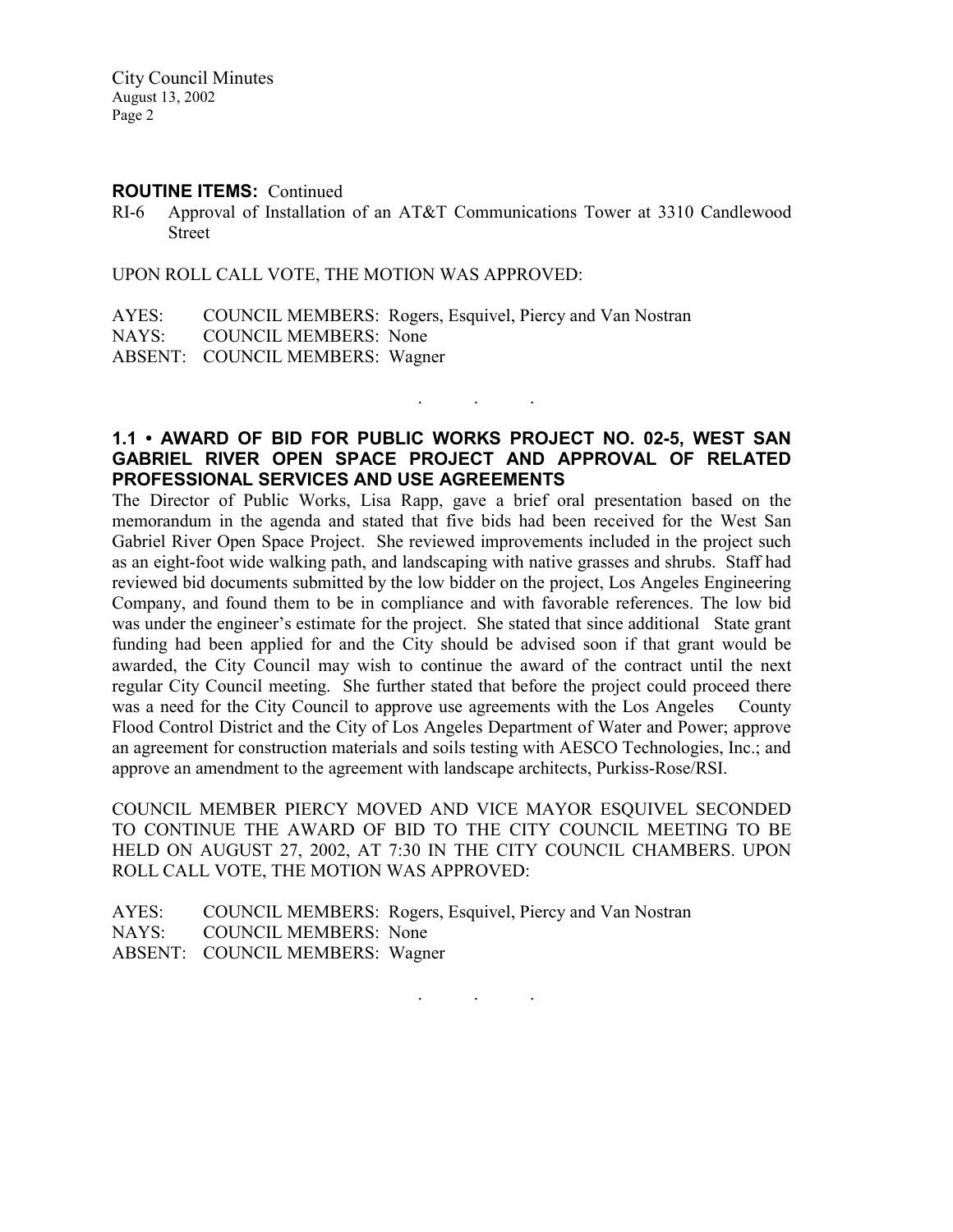# 1.2 • AWARD OF BID FOR PUBLIC WORKS PROJECT NO. 02-3, 24-INCH WATERLINE - PALO VERDE AVENUE

The Public Works Director gave a brief oral presentation based on the memorandum in the agenda and reported that ten bids had been received for the placement of a 24-inch waterline which would run from the new well to be installed at the south west corner of Candlewood Street and Palo Verde Avenue to water Plant 13 located south on Palo Verde Avenue. It was the recommendation of staff that the City Council approve the plans, specifications and working details for the project; award a contract to the low bidder, Valverde Construction, in the amount of \$264,980; and authorize staff to approve a cumulative total of change orders not to exceed \$25,000.

Water Resources Director Jim Glancy responded to a question from Mayor Van Nostran by stating that although the cost appeared high for such a short line, the line had been planned to be large enough so that a second possible well site could easily be added in the future.

Mayor Van Nostran opened the public hearing at 7:46 p.m. and called for anyone in the audience wishing to address the City Council on this matter. There was no response.

COUNCIL MEMBER ROGERS MOVED AND COUNCIL MEMBER PIERCY SECONDED TO APPROVE STAFF'S RECOMMENDATION. UPON ROLL CALL VOTE, THE MOTION WAS APPROVED:

AYES: COUNCIL MEMBERS: Rogers, Esquivel, Piercy and Van Nostran NAYS: COUNCIL MEMBERS: None ABSENT: COUNCIL MEMBERS: Wagner

# 1.3 • CONGESTION MANAGEMENT PROGRAM CONFORMANCE SELF-CERTIFICATION PROCESS

. . .

Mayor Van Nostran announced that the Congestion Management Program required the submittal of an annual local implementation report to the Metropolitan Transportation Authority.

RESOLUTION NO. 2002-64; A RESOLUTION OF THE CITY COUNCIL OF THE CITY OF LAKEWOOD, CALIFORNIA, FINDING THE CITY TO BE IN CONFORMANCE WITH THE CONGESTION MANAGEMENT PROGRAM (CMP) AND ADOPTING THE CMP LOCAL IMPLEMENTATION REPORT, IN ACCORDANCE WITH CALIFORNIA GOVERNMENT CODE SECTION 65089

Council Member Piercy, noting that credits were received for buildings that were demolished, inquired if there were sufficient credits to cover the construction of the new Target store and Kohl's store. Senior Planner Sonia Southwell stated that even with the new development, the City would have about 10,000 for next year.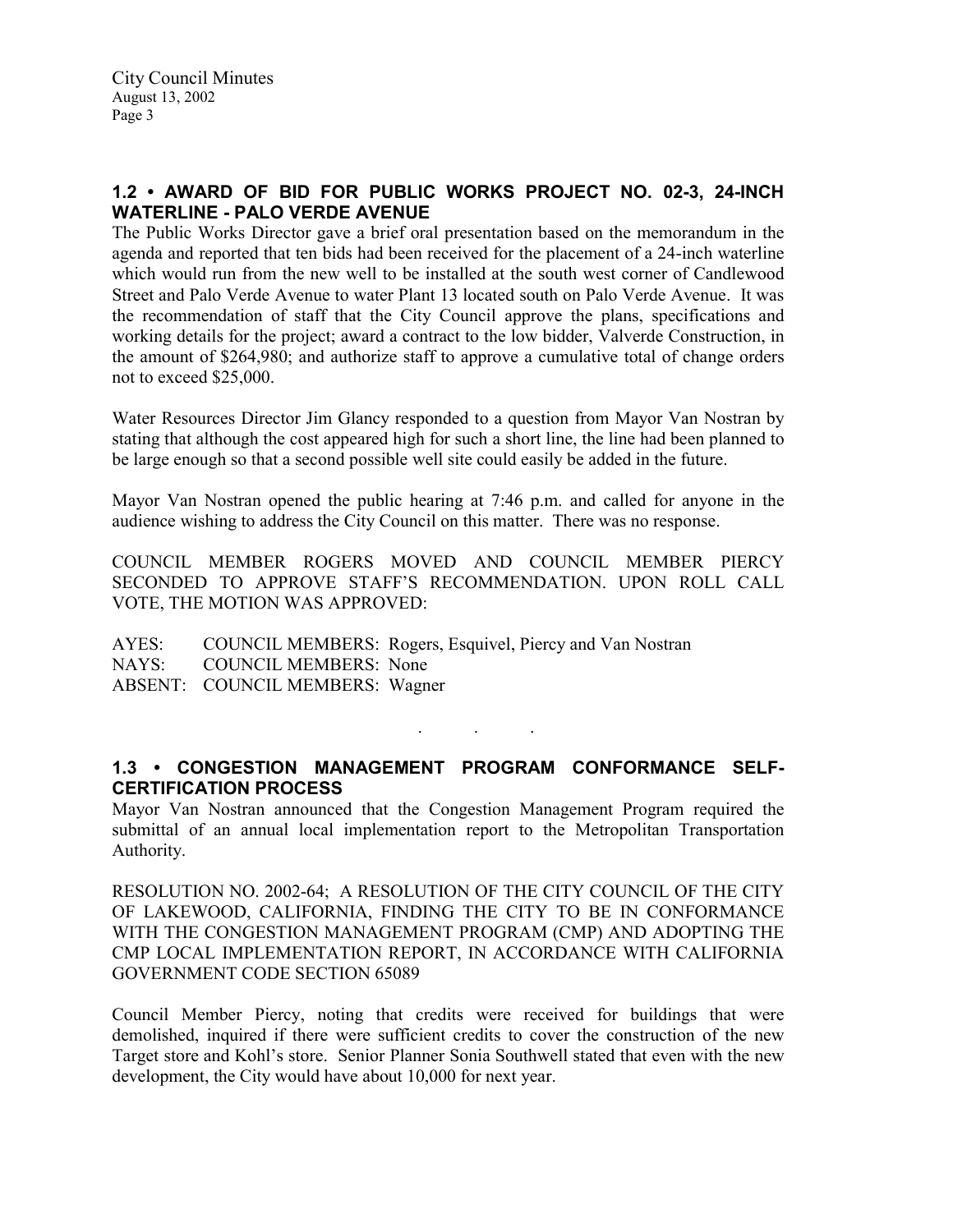### 1.3 • CONGESTION MANAGEMENT PROGRAM CONFORMANCE SELF-CERTIFICATION PROCESS - Continued

Council Member Rogers determined from Ms. Southwell that demolition credits and replacement development debits were equal if the type of use was similar.

Mayor Van Nostran opened the public hearing at 7:49 p.m. and called for anyone in the audience wishing to address the City Council on this matter. There was no response.

VICE MAYOR ESQUIVEL MOVED AND COUNCIL MEMBER PIERCY SECONDED TO CLOSE THE PUBLIC HEARING AND ADOPT RESOLUTION NO. 2002-64. UPON ROLL CALL VOTE, THE MOTION WAS APPROVED:

AYES: COUNCIL MEMBERS: Rogers, Esquivel, Piercy and Van Nostran NAYS: COUNCIL MEMBERS: None ABSENT: COUNCIL MEMBERS: Wagner

# 1.4 • AWARD OF BID FOR PURCHASING BID NO. 02-8, VIDEO EDITING SYSTEMS AND STORAGE

. . .

Director of Finance Larry Schroeder gave a brief oral presentation based on the memorandum in the agenda and stated two bids had been received for the purchase of a video editing system and storage. The system would upgrade the City's existing video media storage system and two workstations to provide for more storage capacity and faster running time. It was the recommendation of staff that the City Council award the purchase to the low bidder, Avid Technology, in the amount of \$69,363.35.

Mayor Van Nostran opened the public hearing at 7:51 p.m. and called for anyone in the audience wishing to address the City Council on this matter. There was no response.

COUNCIL MEMBER PIERCY MOVED AND COUNCIL MEMBER ROGERS SECONDED TO APPROVE THE PURCHASE AS PRESENTED. UPON ROLL CALL VOTE, THE MOTION WAS APPROVED:

AYES: COUNCIL MEMBERS: Rogers, Esquivel, Piercy and Van Nostran NAYS: COUNCIL MEMBERS: None ABSENT: COUNCIL MEMBERS: Wagner

# 2.1 • ORDINANCE NO. 2002-7; IMPLEMENTING THE STANDARD URBAN STORM WATER MITIGATION PLAN

. . .

The Public Works Director gave a brief oral presentation based on the memorandum in the agenda and reported that the proposed ordinance would implement the Standard Urban Storm Water Mitigation Plan (SUSMP), which was a required part of the National Pollutant Discharge Elimination System (NPDES) permit process. She stated that the main goal of the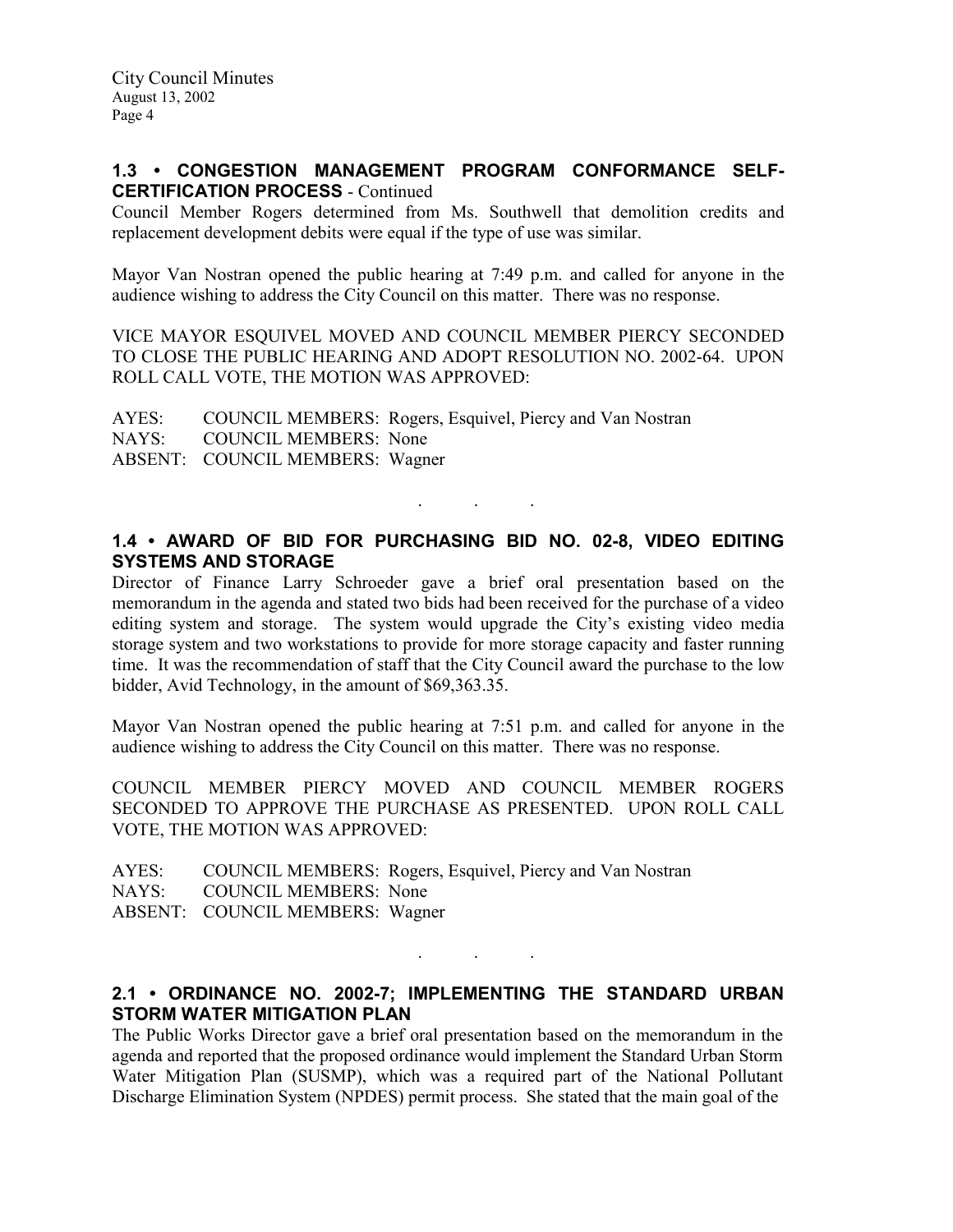# 2.1 • ORDINANCE NO. 2002-7; IMPLEMENTING THE STANDARD URBAN STORM WATER MITIGATION PLAN - Continued

SUSMP was to require review of development projects during their planning and design phases and include design features that would eliminate or reduce the potential for on-site pollution to enter the storm drain system. She noted that the Los Angeles County Department of Public Works was already requiring such design features through the plan check process and that the major effect of the ordinance would be to provide the City with enforcement authority and to expand the scope of projects subject to the requirements. It was the recommendation of staff that the City Council introduce Ordinance No. 2002-7.

ORDINANCE NO. 2002-7; AN ORDINANCE OF THE CITY COUNCIL OF THE CITY OF LAKEWOOD, CALIFORNIA, IMPLEMENTING THE STANDARD URBAN STORM WATER MITIGATION PLAN OF THE CALIFORNIA REGIONAL WATER QUALITY CONTROL BOARD FOR THE LOS ANGELES REGION BY AMENDING CHAPTER 8 OF ARTICLE V OF THE LAKEWOOD MUNICIPAL CODE ADOPTING THE "STANDARD URBAN STORM WATER MITIGATION PLAN IMPLEMENTATION"

Council Member Piercy inquired if the "residential developments of ten or more units" provisions would be prohibitive to redevelopment. Ms. Rapp stated that since there were a number of mitigation measures options that could be implemented which were feasible and cost effective, it should not be that difficult for a developer to meet the SUSMP requirements.

Ms. Rapp confirmed for Council Member Rogers that the provisions primarily applied to development and redevelopment, not residential improvements.

City Attorney John S. Todd advised that the ordinance had been prepared by Special Counsel Rufus Young and that the public hearing and adoption of the ordinance would be scheduled for August 27, 2002.

COUNCIL MEMBER PIERCY MOVED AND COUNCIL MEMBER ROGERS SECONDED TO INTRODUCE ORDINANCE NO. 2002-7. UPON ROLL CALL VOTE, THE MOTION WAS APPROVED:

AYES: COUNCIL MEMBERS: Rogers, Esquivel, Piercy and Van Nostran NAYS: COUNCIL MEMBERS: None ABSENT: COUNCIL MEMBERS: Wagner

At 8:00 p.m., the Regular Meeting of the City Council was recessed for the Meeting of the Lakewood Redevelopment Agency. At 8:01 p.m., the City Council Meeting was reconvened.

. . .

. . .